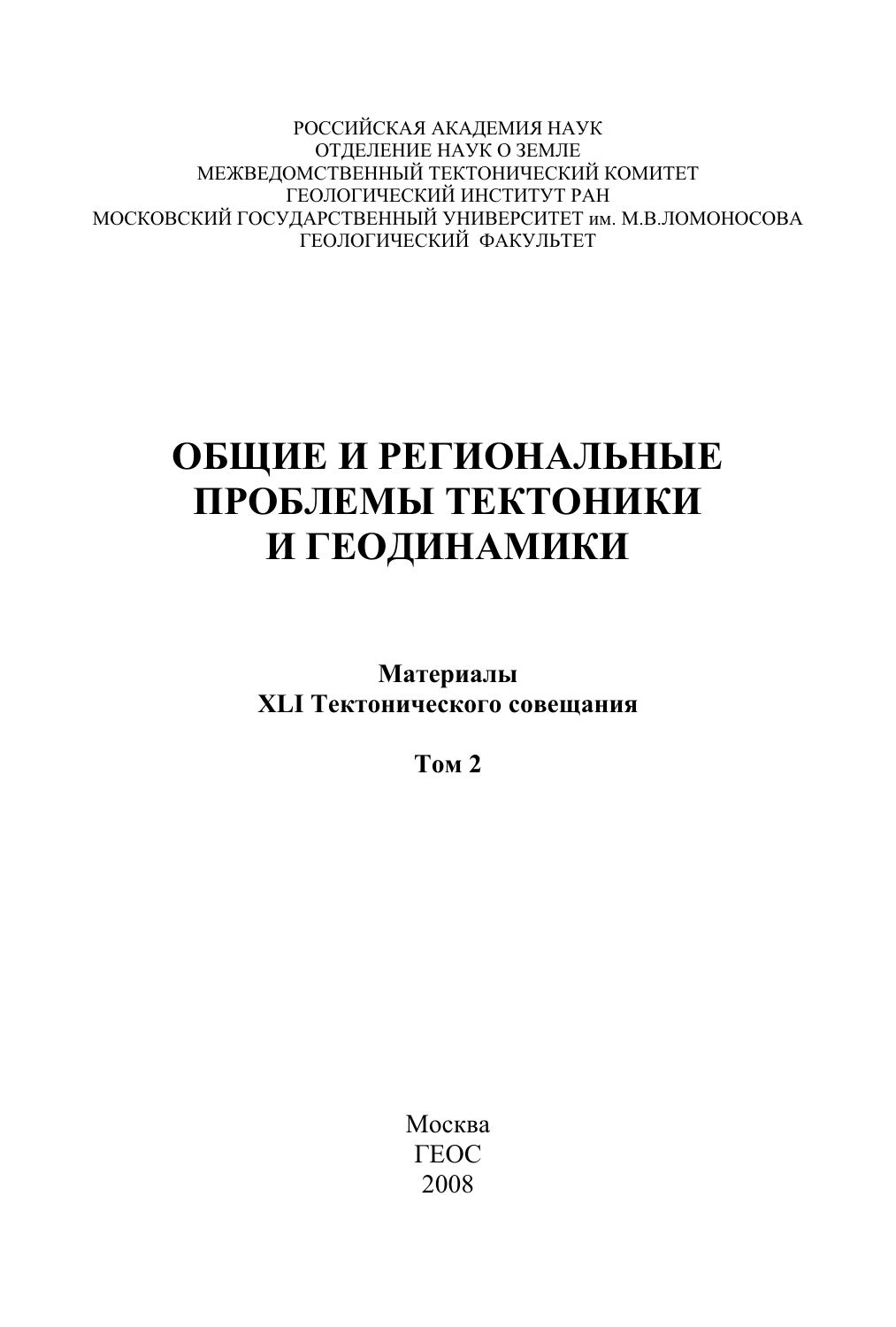ȻȻɄ 26.323 T 67 УДК 549.903.55(1)

Общие и региональные проблемы тектоники и геодинамики. **Материалы XLI Тектонического совещания. Том 2. − М.: ГЕОС, 2008.** − **538 ɫ. ISBN 978-5-89118-414-5**

Материалы совещания опубликованы при финансовой поддержке Российского фонда фундаментальных исследований, Программы Президиума РАН «Поддержка молодых ученых»

> Ответственный редактор *Ю.В. Карякин*

На обложке: Архипелаг Земля Франца-Иосифа; о. Хейса. Нижний и верхний силлы, разделенные толщей черных алевролитов. Фото Ю.В.Карякина, 2007 г.

ББК 26.323 © ГИН РАН. 2008 © FEOC, 2008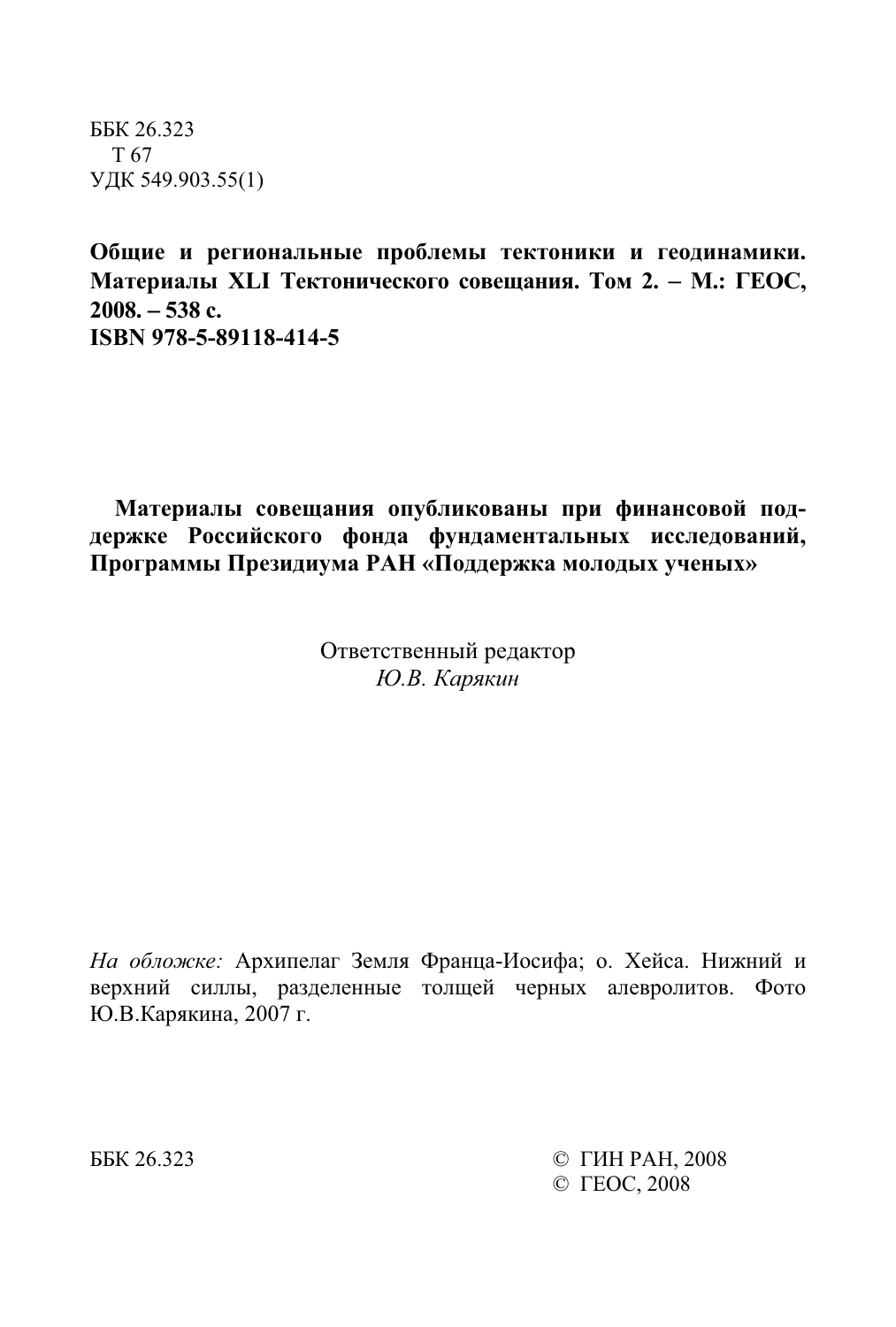8. Смирнов С.В. Петрология верлит-клинопироксенит-габбровой ассоциации Нуралинского ультрабазитового массива и связанное платиновое оруденение: Автореф. дис. ... канд. геол.-минерал. наук. Екатеринбург: ИГГ YpO PAH, 1995. 18 c.

9. *Gaggero L., Spadea P., Cortesogno L. et al.* Geochemical investigation of the igneous rocks from the Nurali ophiolite mélange zone, Southern Urals // Tectonophysics. 1997. V. 276. P. 139-161.

10. *Scarrow J.H., Savelieva G.N., Glodny J.* The Mindyak Palaeozoic lhercolite ophiolote, Southern Urals: geochemistry and geochronology // Ofioliti. 1999. V. 24(2). P. 239–246.

## **В.Г.** Трифонов<sup>1</sup>

## Возраст и механизмы новейшего горообразования

Начало неотектонического (новейшего) этапа, который В.А. Обручев определил как время формирования современного рельефа, маркируется появлением моласс с конгломератами, которые в разных регионах стали накапливаться в разное время. Так, на северном фланге Индийской плиты и в Центральной Азии (Трансгималаи, Тянь-Шань и, вероятно, Памир), кайнозойские молассы начали отлагаться в олигоцене. Тот же возраст они имеют на Урале. В Альпах и Пиренеях предгорные прогибы с нолассами заложились еще в конце эоцена, тогда как в прогибах Атласа и Эр-Рифа молассы стали накапливаться только со среднего миоцена. Красноморско-Аденский рифт заложился в олигоцене, но на трансформно-конвергентных обрамлениях Аравийской плиты (Трансформа Мертвого моря, Тавр, Загрос) олигоцен представляет собой регрессивное завершение палеогенового седиментационного цикла, а первые признаки появления расчлененного рельефа относятся к раннему миоцену. На Большом Кавказе они обозначились лишь в конце раннего миоцена и в среднем миоцене. В конце раннего миоцена, 20–17 млн лет назад, начались правосдвиговые перемещения по разлому Сан-Андреас, определившие особенности новейшего структурообразования на западе Северной Америки.

Дальнейшее структурообразование протекало по-разному в будущих горных системах, и только в тектоническую фазу конца миоцена - начала плиоцена (от 12–11 до 4.5–3.5 млн лет назад) структурный план окон-

 $1$  Геологический институт (ГИН) РАН, Москва, Россия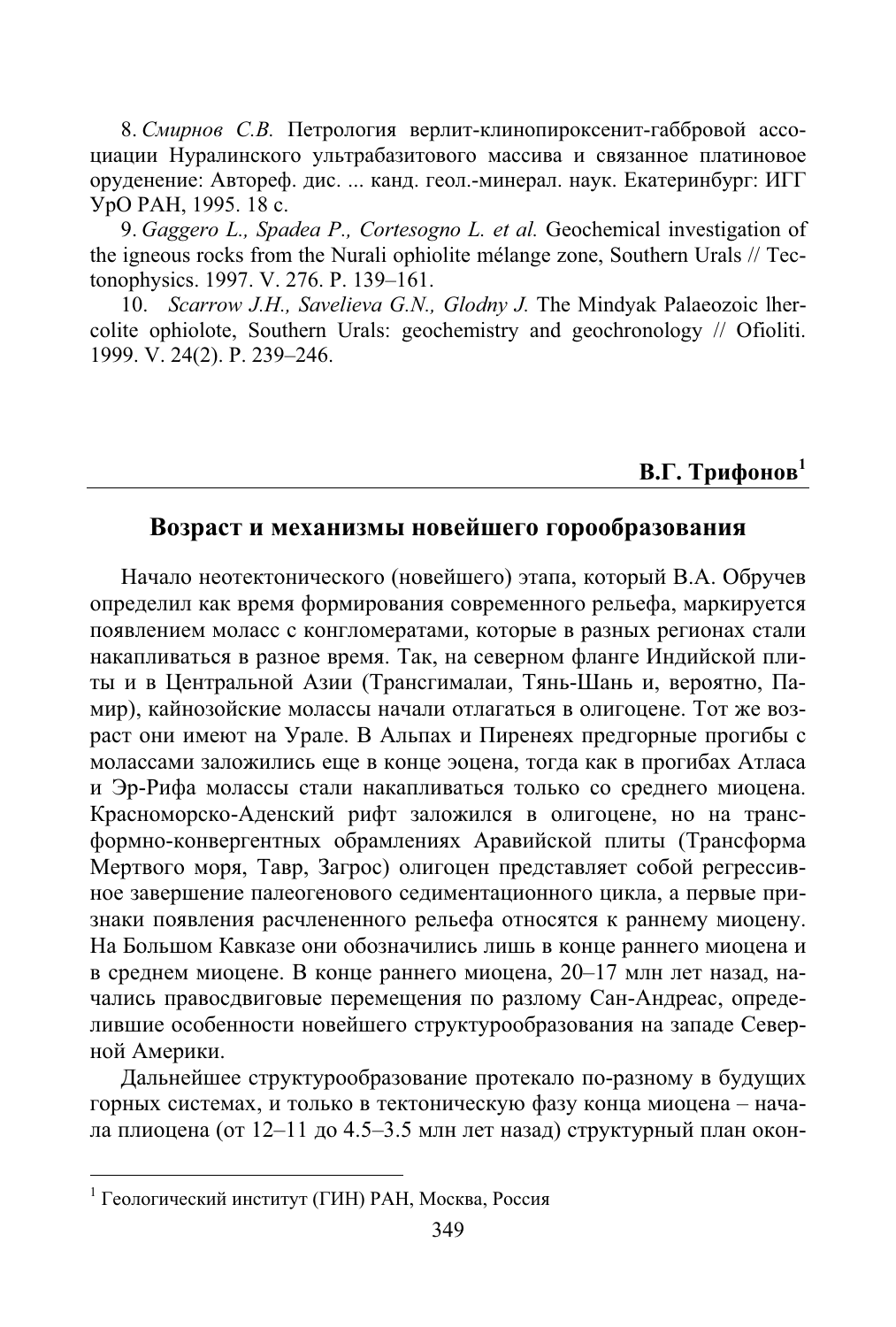чательно приблизился к современному. Изучение мощности и фациального состава молассовых толщ и корреляция с ними равновозрастных уровней рельефа показали, что в течение всего длительного отрезка ɜɪɟɦɟɧɢ ɨɬ ɧɚɱɚɥɚ ɧɨɜɟɣɲɟɝɨ ɷɬɚɩɚ ɞɨ ɭɤɚɡɚɧɧɨɣ ɬɟɤɬɨɧɢɱɟɫɤɨɣ ɮɚɡɵ современные горные системы и высокогорные плато представляли собой (за редкими локальными исключениями) области низко- и среднегорного рельефа. Лишь в плиоцен-квартере (последние 5–2 млн лет) скорости вертикальных тектонических движений резко возросли, и вертикальная амплитуда движений, как минимум, удвоилась, а местами утроилась. Именно в это время сформировались современные горные сис- $\overline{1}$ емы и высокогорные плато, а в предгорных прогибах и межгорных впадинах стала накапливаться грубая моласса.

Как и начало новейшего этапа, начало фазы ускорения вертикальных движений не было строго одновременным. Увеличение средней высоты Сималаев более, чем на 3 км, и Центрального Тянь-Шаня на ~2 км фиксируется с конца плиоцена (~2 млн лет назад). Поднятие Тибета ускорилось 2.4–2.8 млн лет назад, и с этого времени нагорье выросло на  $\sim$ 3 км. Тогда же начал быстро расти Куньлунь. Памир за последние 3–5 млн лет поднялся в среднем на ~2 км. М.М. Буслов отмечает ускорение воздымания Алтая в последние 3.5 млн лет. Тогда же или несколько раньше стала возрастать контрастность рельефа в Прибайкалье, где погрубение молассы в Тункинской, Южно-Байкальской и других впадинах обусловлено не только усилением рифтогенеза, но и ростом хребтов на месте прежних низкогорий. Интенсивный рост гор в плиоцен-квартере установлен на Большом Кавказе, в Альпах, Карпатах, Андах и на западе Северной Америки. П. Бёрд показал, что за это время плато Колорадо поднялось на  $\sim$ 2 км. Е.В. Артюшков отметил усиление горообразования в Верхоянском хребте и горной системе Черского, а также поднятие до  $\sim$ 1 км некоторых платформенных областей (Анабарский щит, юг Африки).

Образование на той или иной территории гор, т.е. областей с преобладанием значительных поднятий земной поверхности, означает, что там произошло разуплотнение литосферы. Наиболее распространено, особенно когда речь идет о коллизионных поясах, объяснение горообразования горизонтальным сжатием и, соответственно, утолщением земной коры в ходе коллизии. Точнее этот механизм определяется как изостатическое поднятие поверхности относительно легких скученных сжатием коровых масс по формуле:  $\mathrm{U=}[(\rho_{\mathrm{m}}-\rho_{\mathrm{c}})/\rho_{\mathrm{m}}]M_{\mathrm{c}},$  где  $\rho_{\mathrm{m}}$  – плотность мантии,  $\rho_{\rm c}$  – средняя плотность коры и  ${\rm M}_{\rm c}$  – утолщение коры при коллизии. Механизм обосновывается проявлениями утолщения коры при складчатости и надвигообразовании и прямым отражением утолщенных структурных форм в рельефе земной поверхности.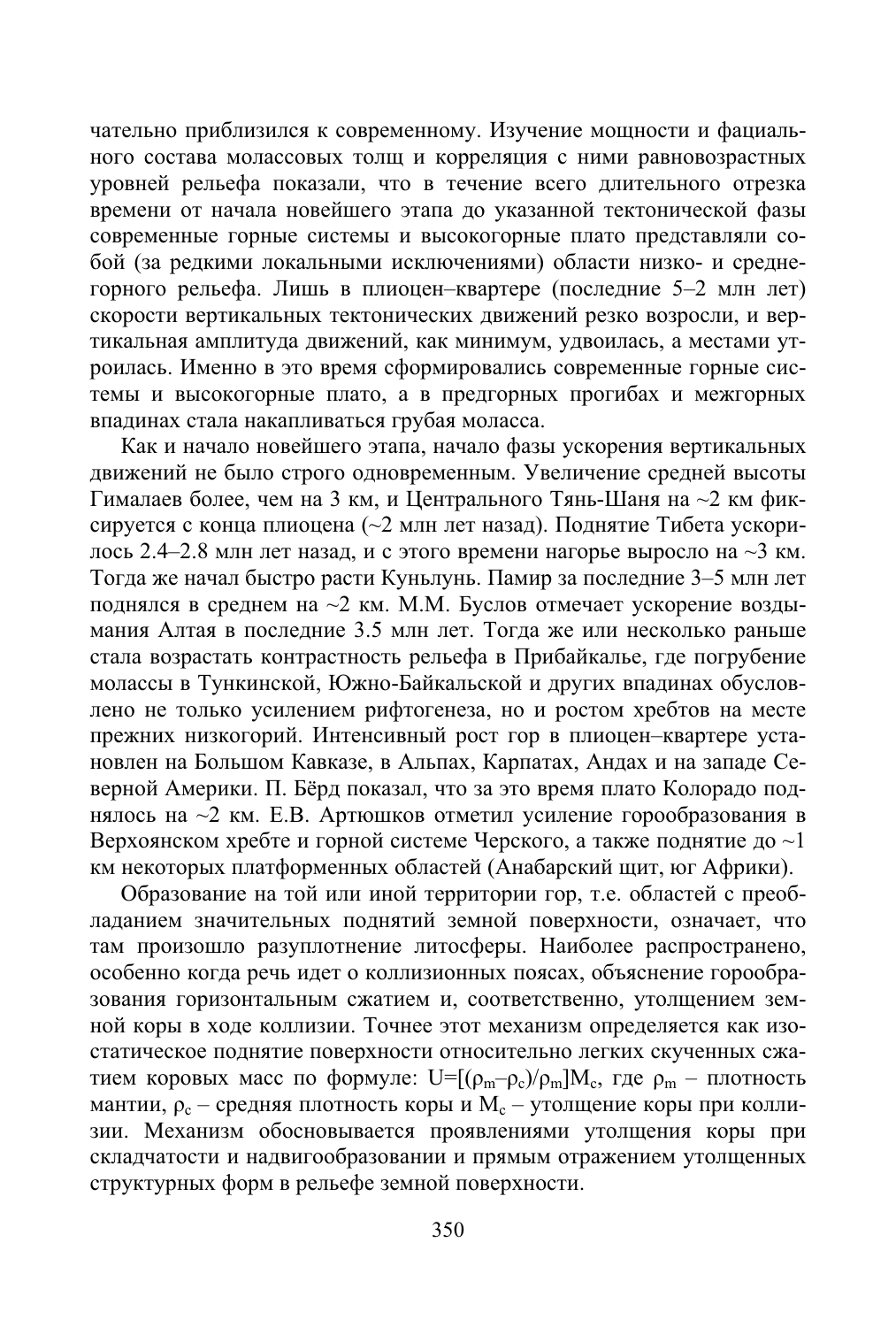Недостаточность механизма сжатия доказывается следующими фактами. Во-первых, поднятия развиваются не только в обстановке сжатия, но и вблизи рифтов и в платформенных областях. Во-вторых, главные фазы складчатости в коллизионных поясах часто предшествует горооб-• азованию и оторваны во времени от эпохи интенсивного роста гор. Так, • в центральных зонах Большого Кавказа главная складчатость имела место после накопления майкопской свиты и закончилась к началу среднего миоцена, в Закавказье и соседних областях северного фланга Аравийской плиты – в эоцене, в Верхоянском хребте – в конце мела, тогда как высокие горы во всех этих областях возникли только в плиоценквартере. В третьих, плиоцен-четвертичное усиление горообразования не везде сопровождалось усилением сжатия. Оно не фиксируется в Гималаях и на Памире. В Альпах надвигание орогена на предгорные прогибы замедлилась на юге в плейстоцене, а на севере - еще с позднего плиоцена. Но даже в Центральном Тянь-Шане, где сжатие усилилось в плиоцен-квартере в 2-4 раза, оно оказалось способным вызвать лишь 10–20% поднятия поверхности за то же время. Следовательно, кроме сжатия есть другие причины роста гор.

Ɇ.ȿ. Ⱥɪɬɟɦɶɟɜ ɜɩɟɪɜɵɟ ɨɛɨɫɧɨɜɚɥ ɩɨɧɢɠɟɧɧɭɸ ɩɥɨɬɧɨɫɬɶ ɜɟɪɯɧɟɣ мантии под Центральным Тянь-Шанем и показал, что этим можно объяснить не менее 50% его поднятия. По данным Е.В. Артюшкова, поднятие региона от разуплотнения мантии составило ~1.5 км и явилось основным фактором ускорения горообразования в конце плиоцена и квартере. Суть разуплотнения Е.В. Артюшков видит в частичном, а под хребтами – почти полном разрушении литосферной мантии и ее замещении менее плотной и более горячей астеносферной мантией. Такой механизм усиления горообразования в плиоцен-квартере применим и к другим регионам Высокой Азии (Тибету, Гималаям, Памиру, Куньлуню и даже Таримской впадине), а также к рифтовым и упомянутым платформенным областям, где есть данные о разуплотнении верхней мантии. тые и не и зараненить и таки и таки и таки и таки и таки и таки и таки и таки и таки и таки и таки и таки и та ъм литосферная мантия разрушилась и астеносфера стала ее замещать. Е.В. Артюшков предложил в качестве гипотетической причины разрушения литосферной мантии и активизации астеносферы воздействие флюида, поступавшего из глубинного мантийного плюма. Причиной ние и существов и совета автомическое расслоение литосферы и отделение ее мантийной части от земной коры в ходе новейших деформаций и значительных горизонтальных перемещений. Отделение коровых структур от их корней нарушало изостатическое равновесие, и замещение литосферной мантии менее плотным астеносферным веществом или ее пополнение его легкими подвижными компонентами могло быть одним из спо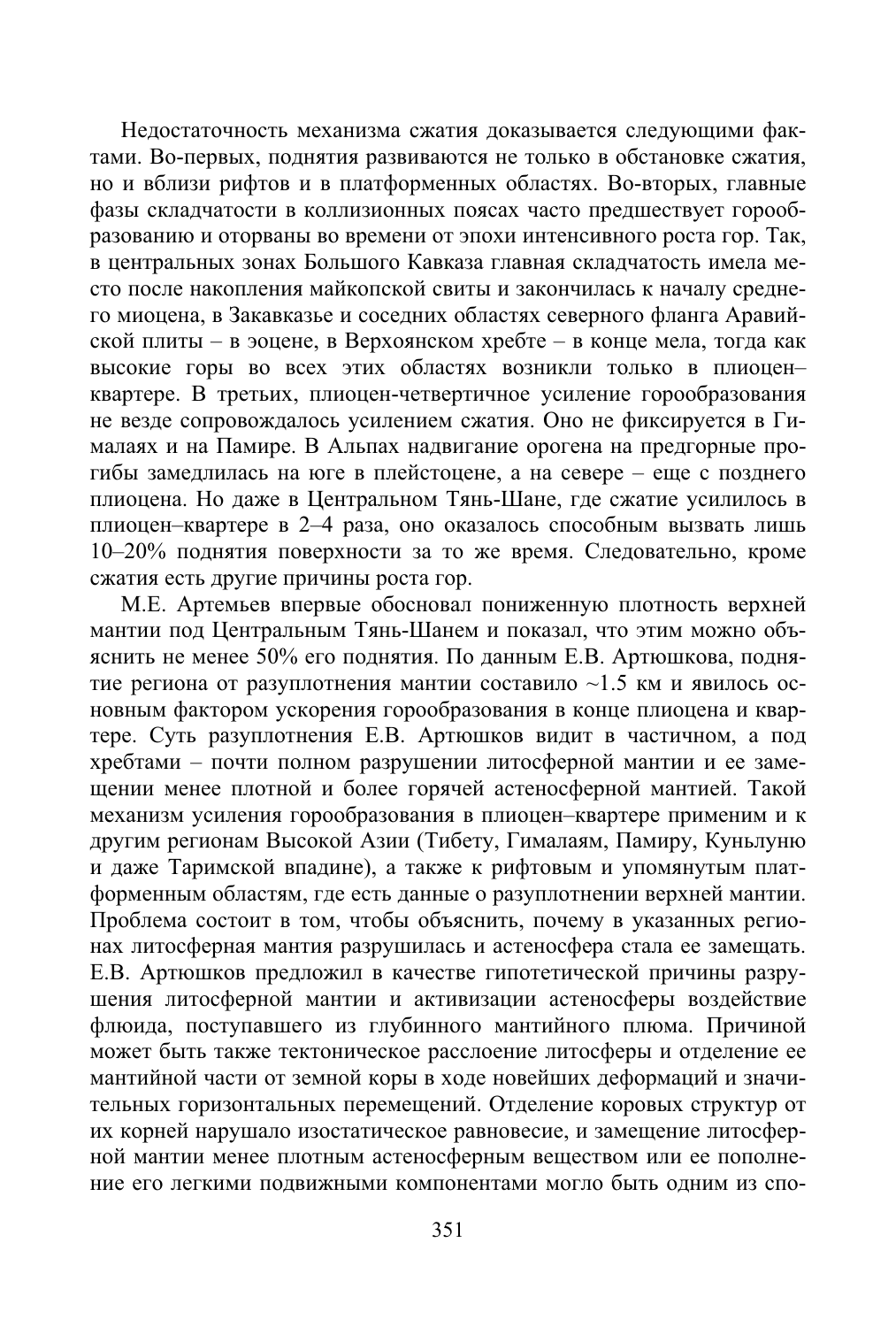собов восстановления равновесия. Вместе с тем, отслоение плотной литосферной мантии от коры облегчало ее погружение и замещение.

Еще одним источником поднятия поверхности могло быть изменение свойств корового вещества. Пример Центрального Тянь-Шаня показал, что современная мощность земной коры региона, варьирующая от 40–52 км под межгорными впадинами до 52–64 км под горными хребтами, превышает мощность коры, которую можно было бы получить коллизи-Ни сжатием «нормальной» платформенной коры. Это заставило допустить, что до начала новейшего этапа кора региона была утолщена и еостояла из верхней «нормальной» части мощностью ~42 км и нижней части мощностью 5–15 км, состоящей из гранатовых гранулитов и эклогитов, близких по плотности к мантии и потому не влиявших на высоту предорогенной поверхности выравнивания, достигавшей первых сотен метров. В процессе мантийных преобразований более плотные фрагменты этих метабазитов погрузились вместе с литосферной мантией и зака этит истивнить и такивно и так в только и так за использования и так за использования и так и такива и таки действием компонент активизированной мантии испытали разуплотнение и пополнили «нормальную» земную кору. Это могло вызвать дополнительное воздымание поверхности на ~0.5 км. Подобный механизм мог бы объяснить плиоцен-четвертичное поднятие Большого Кавказа. Современного разуплотнения верхней мантии там не установлено. Скорость сжатия сейчас уступает той, что была в эпоху интенсивной миоце-•<br>новой складчатости, которая не сопровождалась ростом гор. Возможно, соскладчатое утолщение коры компенсировалось уплотнением ее нижней части. Разуплотнение этого вещества в плиоцен-квартере под влиянием глубинного источника могло бы привести к быстрому воздыманию.

Итак, причинами горообразования были не только деформационное утолщение корового вещества, но и глубинные процессы, приведшие к разуплотнению верхов мантии и низов коры. Среди этих процессов реальными представляются замещение или пополнение литосферной мантии менее плотным астеносферным веществом и воздействие преобразованной мантии или ее подвижных компонент на земную кору.

К причинам глубинных преобразований, приведших к ускорению вертикальных движений, можно подойти, опираясь на особенности новейшего этапа как тектонического события в эволюции Земли. Новейший этап и, тем более, плиоцен-квартер при всех локальных изменениях не отличается в глобальном масштабе от предыдущих этапов развития Земли сутью взаимодействий и средними скоростями движения плит. Проявления горообразования, как и другие признаки усиления вертикальных движений, в частности, углубление морских впадин, наложены на разные геодинамические обстановки таких взаимодействий. Новей